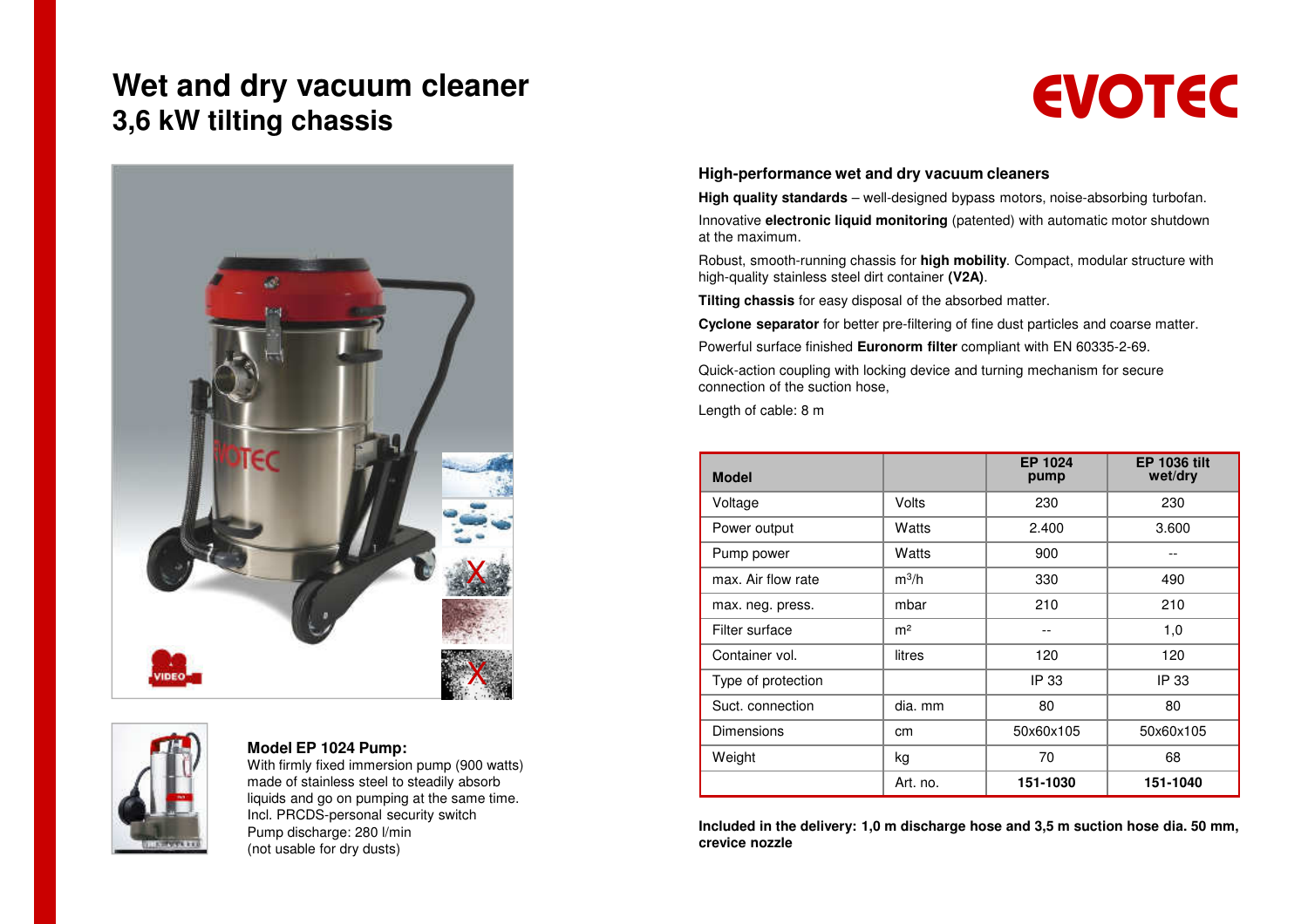# **Details EP 1024 Pump and EP 1036**

### **Model EP 1036 = Pocket Filter1**

 PNF-pocket filter for wet and dry vacuum cleaner with big filter capacity and long liftetime (has to be taken off before wet cleaning).

 Equipped with an inward sewed on hand loop for the cleaning of the filter.

## **Motor head2**

 Motor head with innovative liquid level control, the probe of which measures reliably the level of liquid. The motors will be stopped automatically when reaching the maximal level. For disposal the motor head can be taken off and put down on the filter box.

### **Model EP 1024 Pump 3**

 At the bottom of the container the pump is attached. Its outlet is equipped with a brazen flap valve. At the outside of the container there is a Storz/C- coupling, to which a draining hose can be connected.

### **Container4**

 The container of the wet and dry vacuum cleaner can be taken off the undercarriage.

## **Undercarriage5**

 For easy disposal the container can be tilted in the undercarriage without any strain.

### **Draining hose6**

Liquids can be removed through the drain hose.